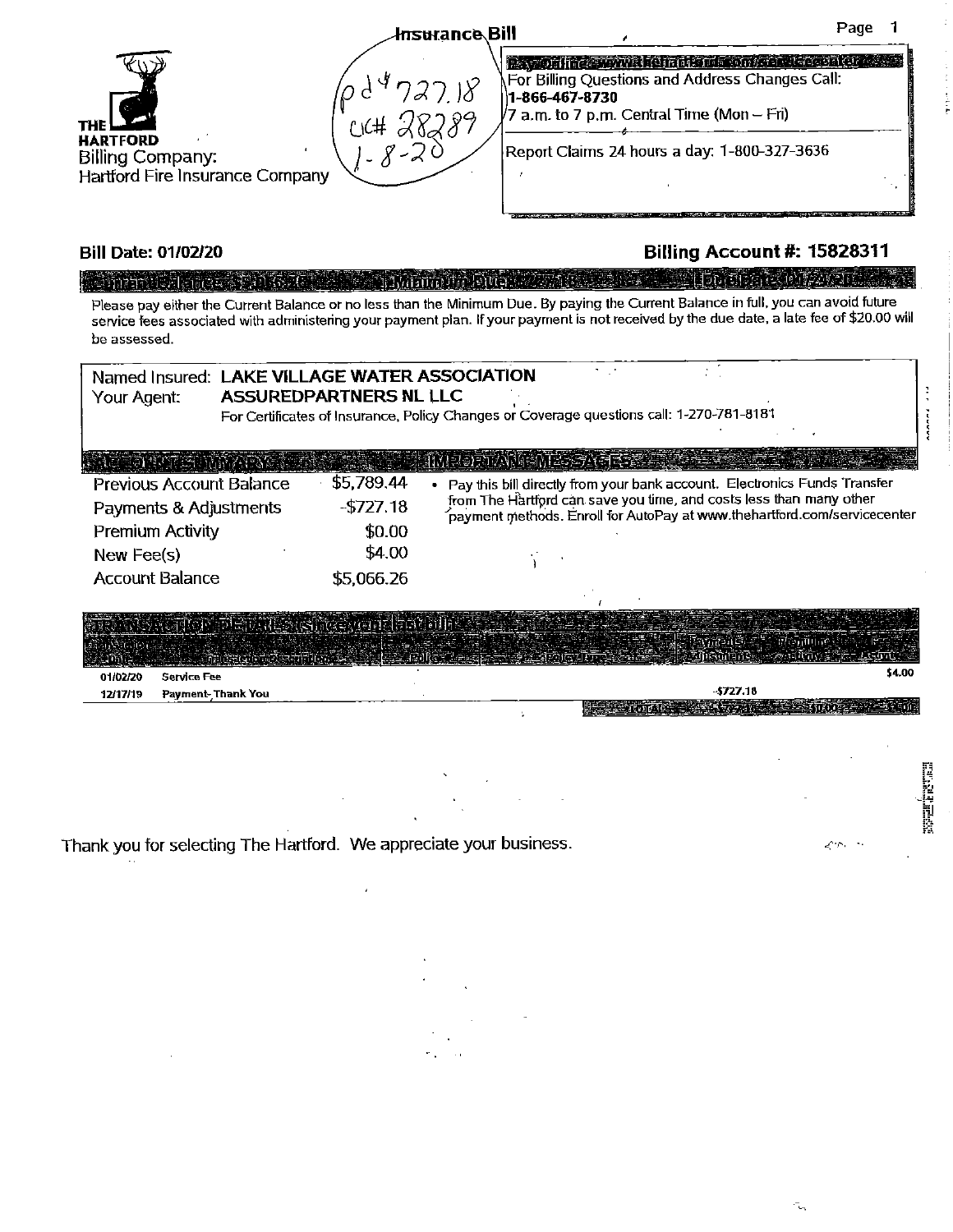|                                                                                             | PAST DUE INSURANCE BILL |                                                                                                                                                                                                              | Page |
|---------------------------------------------------------------------------------------------|-------------------------|--------------------------------------------------------------------------------------------------------------------------------------------------------------------------------------------------------------|------|
| <b>THE</b><br><b>HARTFORD</b><br><b>Billing Company:</b><br>Hartford Fire Insurance Company |                         | Provening a music historic format warrente<br>For Billing Questions and Address Changes Call:<br>1-866-467-8730<br>7 a.m. to 7 p.m. Central Time (Mon - Fri)<br>Report Claims 24 hours a day: 1-800-327-3636 |      |

## **Bill Date: 02/03/20**

## **Billing Account#: 15828311**

## Schländ Laborates Schlüng is a service with the collection of the collection of the collection of the Alexander Please pay either the Current Balance or no less than the Minimum Due. By paying the Current Balance in full, you can avoid future service fees associated with administering your payment plan. If your payment is not received by the due date. a late fee of \$20.00 will

be assessed.

| REAL ALSO MARK<br>\$5,066.26<br>Previous Account Balance<br>• Your Account is PAST DUE. Please make your payment so that it is<br>received prior to the due date shown above. Otherwise, a policy or policies<br>\$0.00<br>Payments & Adjustments<br>in this account may be subject to cancellation.<br><b>Premium Activity</b><br>\$0.00<br>• Pay this bill directly from your bank account. Electronics Funds Transfer<br>from The Hartford can save you time, and costs less than many other<br>\$24.00<br>New Fee $(s)$<br>payment methods. Enroll for AutoPay at www.thehartford.com/servicecenter<br><b>Account Balance</b><br>\$5,090.26<br><b>A SIMONE AND LEACHING WARE AND I</b><br>an-alis<br>ান চালান<br>ាមពណ៌ន<br>1962440<br>02/03/20<br><b>Service Fee</b><br>02/03/20<br>Late Fee |                   | For Certificates of Insurance, Policy Changes or Coverage questions call: 1-270-781-8181 | <b>ASSUREDPARTNERS NL LLC</b> | Named Insured: LAKE VILLAGE WATER ASSOCIATION<br>Your Agent: |
|--------------------------------------------------------------------------------------------------------------------------------------------------------------------------------------------------------------------------------------------------------------------------------------------------------------------------------------------------------------------------------------------------------------------------------------------------------------------------------------------------------------------------------------------------------------------------------------------------------------------------------------------------------------------------------------------------------------------------------------------------------------------------------------------------|-------------------|------------------------------------------------------------------------------------------|-------------------------------|--------------------------------------------------------------|
|                                                                                                                                                                                                                                                                                                                                                                                                                                                                                                                                                                                                                                                                                                                                                                                                  |                   |                                                                                          |                               |                                                              |
|                                                                                                                                                                                                                                                                                                                                                                                                                                                                                                                                                                                                                                                                                                                                                                                                  | \$4.00<br>\$20.00 |                                                                                          |                               |                                                              |
| Thank you for selecting The Hartford. We appreciate your business.                                                                                                                                                                                                                                                                                                                                                                                                                                                                                                                                                                                                                                                                                                                               |                   | ∠ …                                                                                      |                               |                                                              |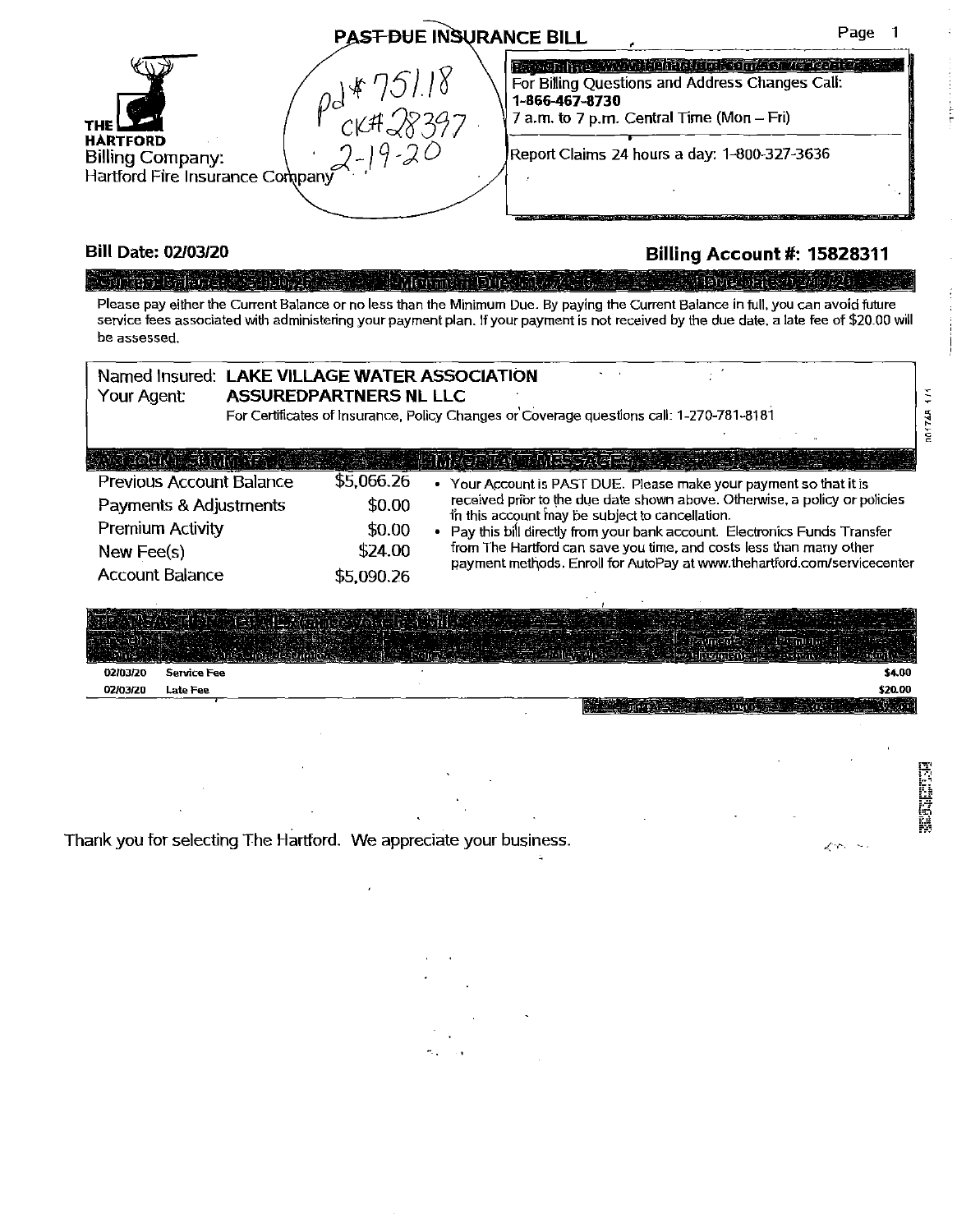|                                                                               | PAST DUE INSURANCE BILL |                                                                                                                                                                                                               | Page |  |
|-------------------------------------------------------------------------------|-------------------------|---------------------------------------------------------------------------------------------------------------------------------------------------------------------------------------------------------------|------|--|
| <b>HARTFORD</b><br><b>Billing Company:</b><br>Hartford Fire Insurance Company |                         | Pave alla sa www.helaldulok.com/socuese.htm<br>For Billing Questions and Address Changes Call:<br>1-866-467-8730<br>7 a.m. to 7 p.m. Central Time (Mon - Fri)<br>Report Claims 24 hours a day: 1-800-327-3636 |      |  |

## **Bill Date: 03/02/20 <b>Billing Account #: 15828311**

 $\mathcal{L}(\mathcal{D})$ 

# <u> Kanpana kirjalaran sebagian kanpanan membuatkan peranggal sebagai perang berakhar sebagai perangan </u>

Please pay either the Current Balance or no less than the Minimum Due. By paying the Current Balance in full, you can avoid future service fees associated with administering your payment plan. If your payment is not received by the due date, a late fee of \$20.00 will be assessed.

| Named Insured: LAKE VILLAGE WATER ASSOCIATION                                |                               |                                                                                                                                                 |
|------------------------------------------------------------------------------|-------------------------------|-------------------------------------------------------------------------------------------------------------------------------------------------|
| Your Agent:                                                                  | <b>ASSUREDPARTNERS NL LLC</b> |                                                                                                                                                 |
|                                                                              |                               | For Certificates of Insurance, Policy Changes or Coverage questions call: 1-270-781-8181                                                        |
|                                                                              |                               |                                                                                                                                                 |
| GGON TEST NAT                                                                |                               | MRORIANSK MESSAGES                                                                                                                              |
| Previous Account Balance                                                     | \$5,090.26                    | • Your Account is PAST DUE. Please make your payment so that it is                                                                              |
| Payments & Adjustments                                                       | $-5727.18$                    | received prior to the due date shown above. Otherwise, a policy or policies<br>in this account may be subject to cancellation.                  |
| <b>Premium Activity</b>                                                      | \$0.00                        | Pay this bill directly from your bank account. Electronics Funds Transfer                                                                       |
| New Fee(s)                                                                   | \$24.00                       | from The Hartford can save you time, and costs less than many other<br>payment methods. Enroll for AutoPay at www.thehartford.com/servicecenter |
| <b>Account Balance</b>                                                       | \$4,387.08                    |                                                                                                                                                 |
|                                                                              |                               |                                                                                                                                                 |
| HANDA ANGLET ETALE SERGE VOLEDS LIU)                                         |                               |                                                                                                                                                 |
| meneralbräkter känsk                                                         |                               | <b>Elevents Co. 19 Frem unix</b><br><b>Zainement also knowledge Adiot</b>                                                                       |
| <b>And a strategie of the construction</b><br><b>Service Fee</b><br>03/02/20 |                               | 54.00                                                                                                                                           |
| Late Fee<br>03/02/20                                                         |                               | \$20.00                                                                                                                                         |
| Payment-Thank You<br>02/04/20                                                |                               | $-5727.18$                                                                                                                                      |
|                                                                              |                               |                                                                                                                                                 |
|                                                                              |                               |                                                                                                                                                 |
|                                                                              |                               |                                                                                                                                                 |
|                                                                              |                               |                                                                                                                                                 |
|                                                                              |                               |                                                                                                                                                 |

Thank you for selecting The Hartford. We appreciate your business.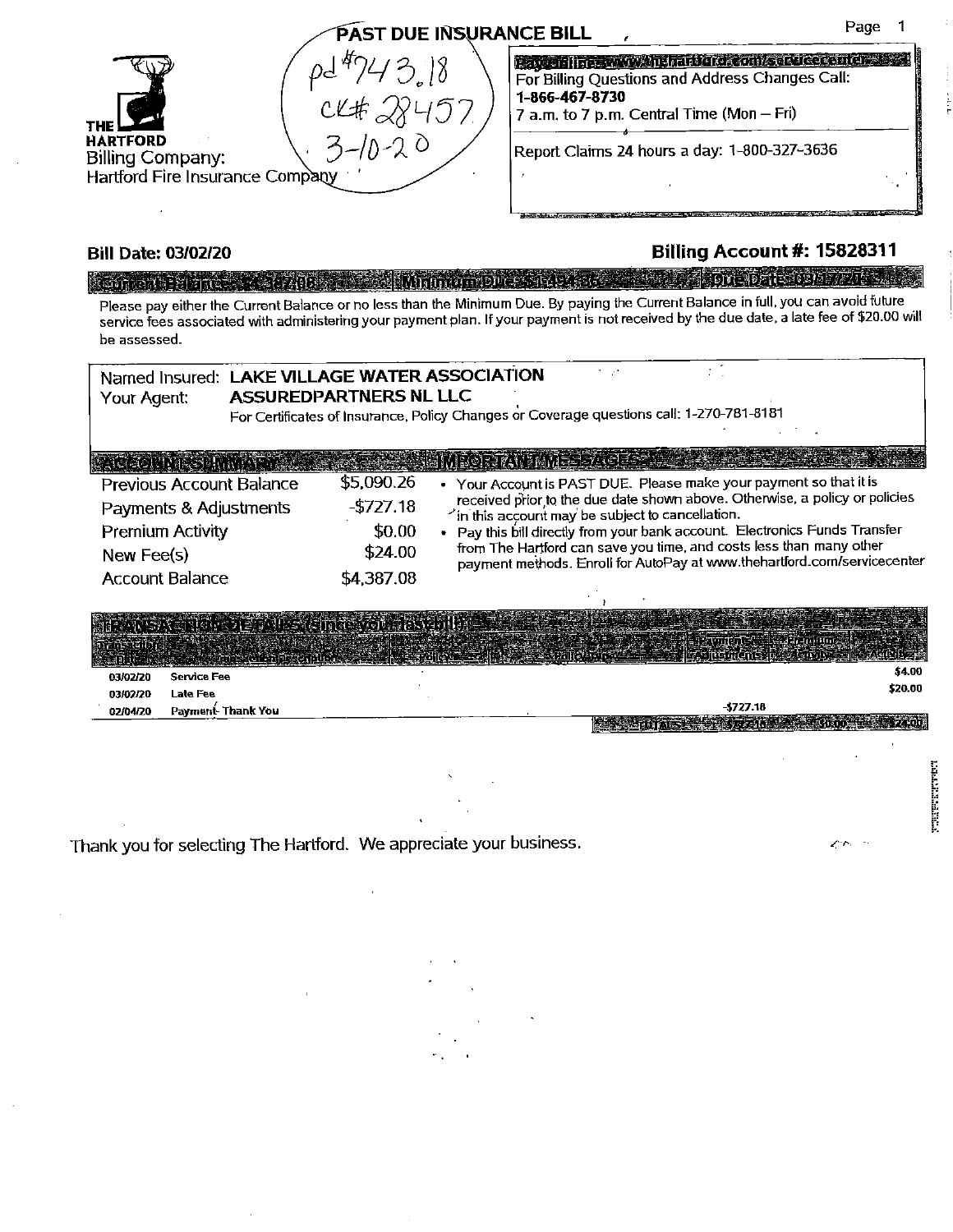|                                                                                                   | <b>Insurance Bill</b> |                                                             | Page                                                                                                                                                                                                              |
|---------------------------------------------------------------------------------------------------|-----------------------|-------------------------------------------------------------|-------------------------------------------------------------------------------------------------------------------------------------------------------------------------------------------------------------------|
| <b>THE</b><br><b>HARTFORD</b><br><b>Billing Company:</b><br>Hartford Fire Insurance Company $\mu$ |                       | 1-866-467-8730<br>7 a.m. to 7 p.m. Central Time (Mon - Fri) | Provincia Provincia di Stati (ne della Carlo della Provincia Provincia Provincia Provincia Provincia Provincia<br>For Billing Questions and Address Changes Call:<br>Report Claims 24 hours a day: 1-800-327-3636 |

## **Bill Date: 04/01/20**

## **Billing Account#: 15828311**

### ী**য়**রেইজিটারচাইম a presiste 19 MIN 21

Please pay either the Current Balance or no less than the Minimum Due. By paying the Current Balance in full, you can avoid future **service fees associated with administering your payment plan. If your payment is not received by the due date, a late fee of \$20.00 will be assessed.** 



Thank you for selecting The Hartford. We appreciate your business.

 $\sim$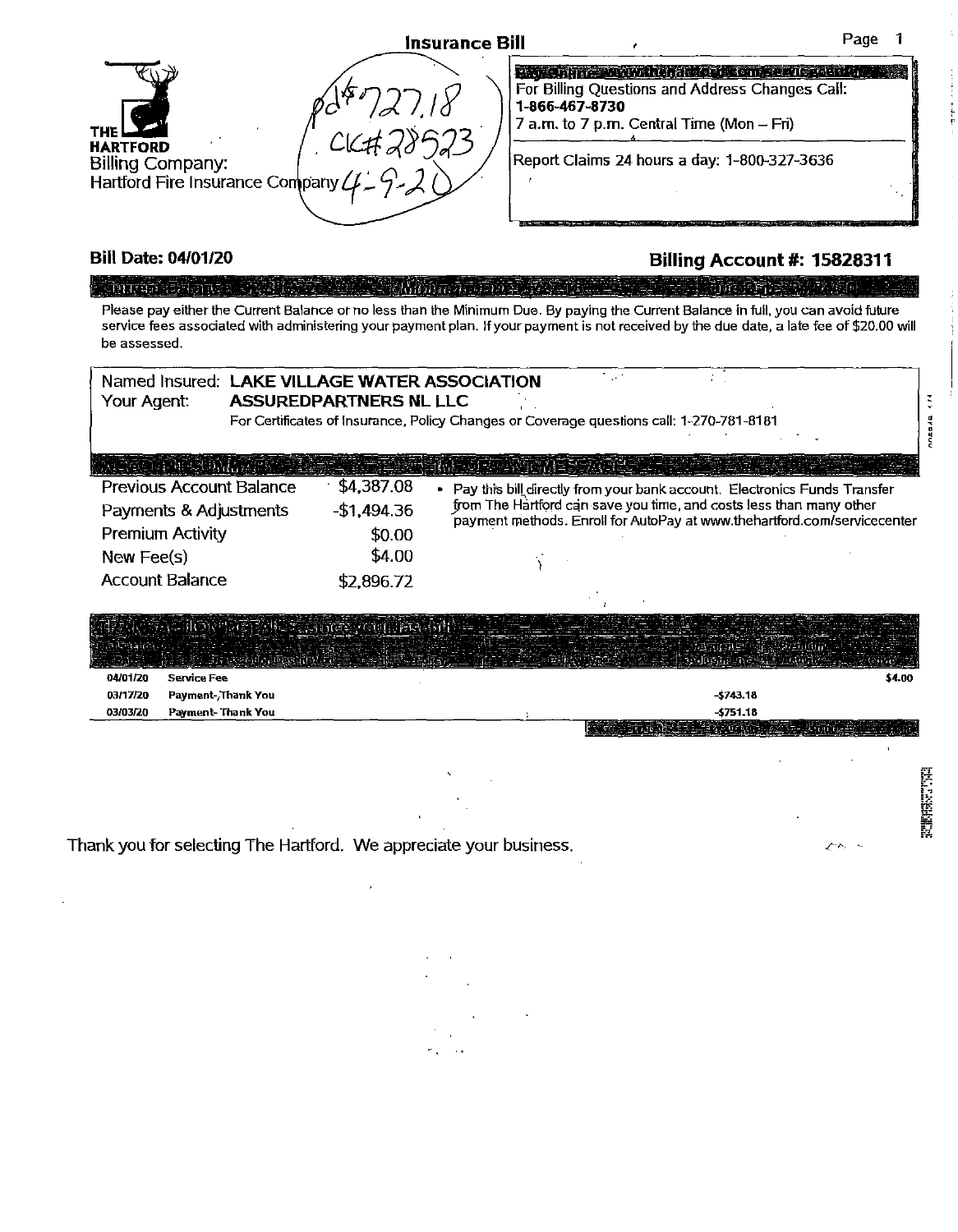

## **Bill Date: 05/01/20**

## **Billing Account#: 15828311**

## Technologie e vyr.

Please pay either the Current Balance or no less than the Minimum Due. By paying the Current Balance In full, you can avoid future service fees associated with administering your payment plan. If your payment is not received by the due date, a late fee of \$20.00 will be assessed.

| Your Agent:                                                                                                                      | Named Insured: LAKE VILLAGE WATER ASSOCIATION<br>ASSUREDPARTNERS NL LLC | For Certificates of Insurance, Policy Changes or Coverage questions call: 1-270-781-8181                                                                                                                                                                               | 006413 1/1               |
|----------------------------------------------------------------------------------------------------------------------------------|-------------------------------------------------------------------------|------------------------------------------------------------------------------------------------------------------------------------------------------------------------------------------------------------------------------------------------------------------------|--------------------------|
| 经成本基地的 法诉讼法 计图<br>Previous Account Balance<br>Payments & Adjustments<br>Premium Activity<br>New Fee(s)<br><b>Account Balance</b> | \$2,896.72<br>$-$727.18$<br>\$2,173.54                                  | 電話を観います法人的なくらない。<br>. Pay this bill directly from your bank account. Electronics Funds Transfer<br>from The Hartford can save you time, and costs less than many other<br>payment methods. Enroll for AutoPay at www.thehartford.com/servicecenter<br>\$0.00<br>\$4.00 |                          |
| <b>Service Fee</b><br>05/01/20<br>04/28/20                                                                                       | 化轻力 我 最高 4<br>302ÅFFt3O, ^†1 £a\lleb<br>Payment- Thank You              | a participation<br>$^{1/2}$ and $^{1/2}$<br>فيتورنك ريب<br>it i Ha es<br>$-5727.18$<br>Holland, B.<br>$(0, 0)$ 3<br>÷                                                                                                                                                  | 3-Menty<br>\$4.00<br>分泌的 |
|                                                                                                                                  |                                                                         |                                                                                                                                                                                                                                                                        | $Z^{\rm max} = 1$        |
|                                                                                                                                  |                                                                         |                                                                                                                                                                                                                                                                        |                          |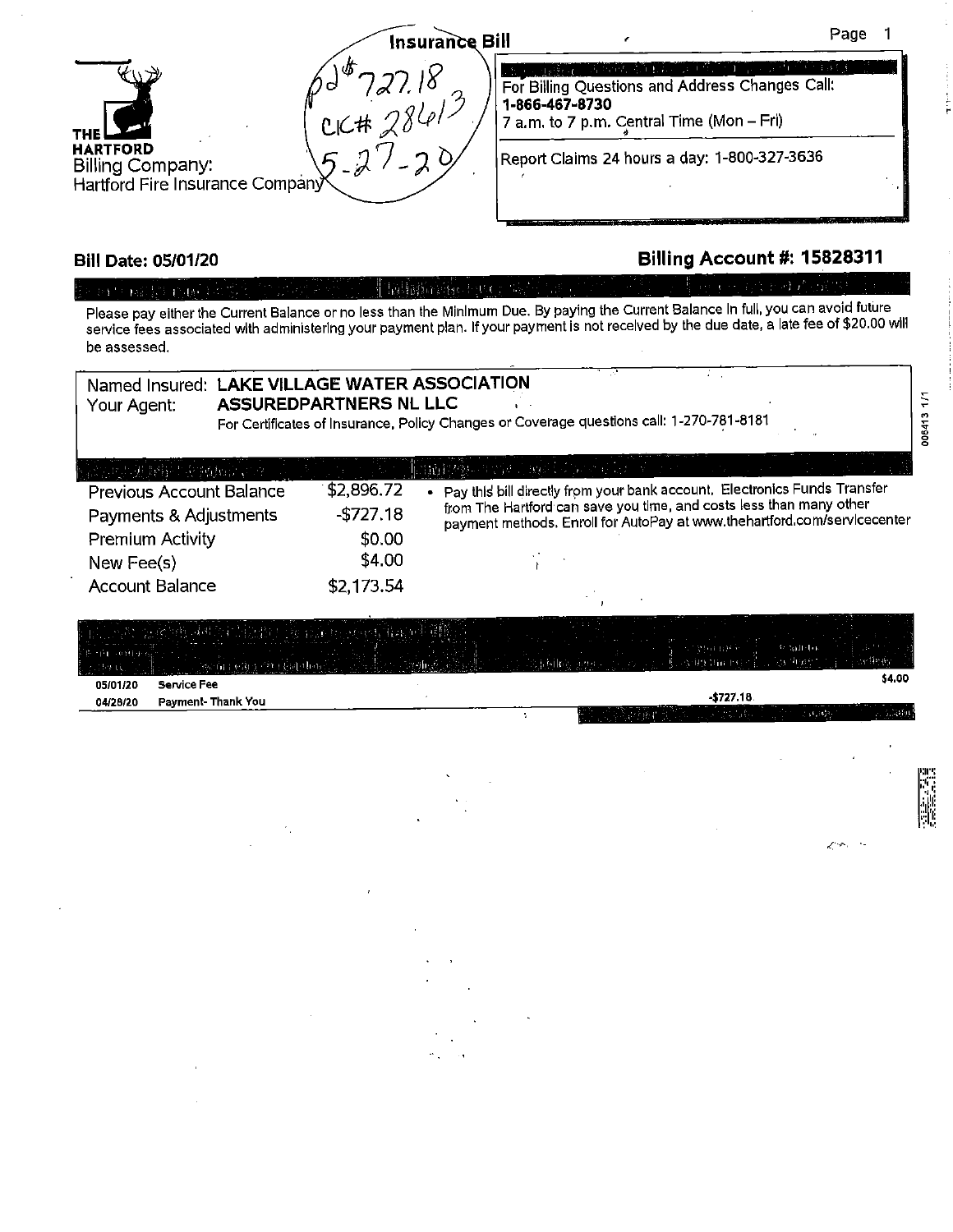## **PAST DUE INSURANCE BILL 4**



### Pay online swww.ligharioror.com/servicecencies was For Billing Questions and Address Changes Call: **1-866-467-8730**   $7$  a.m. to  $7$  p.m. Central Time (Mon  $-$  Fri)

' Report Claims 24 hours a day: 1-800-327-3636

## **Bill Date: 06/01/20 Billing Account#: 15828311**

## populații de la participarte de la communicació de Straste de la computation de la communicació

Please pay either the Current Balance or no less than the Minimum Due. By paying the Current Balance in full, you can avoid future service fees associated with administering your payment plan.

### Named Insured: **LAKE VILLAGE WATER ASSOCIATION**  Your Agent: **ASSUREDPARTNERS NL LLC**

For Certificates of Insurance. Policy Changes or Coverage questions call: 1-270-781-8181 ·

### REFERINGENT MESSAGES CONTR **ACCOUNT SUMMARY &** Previous Account Balance \$2,173.54 • Your Account is PAST DUE. Please make your payment so that it is

| Payments & Adjustments<br><b>Premium Activity</b> | \$0.00<br>\$0.00<br>\$4.00 | received prior to the due date shown above. Otherwise, a policy or policies<br>in this account may be subject to cancellation.<br>Pay this bill directly from your bank account. Electronics Funds Transfer<br>from The Hartford can save you time, and costs less than many other |
|---------------------------------------------------|----------------------------|------------------------------------------------------------------------------------------------------------------------------------------------------------------------------------------------------------------------------------------------------------------------------------|
| New Fee(s)<br>Account Balance                     | \$2,177.54                 | payment methods. Enroll for AutoPay at www.thehartford.com/servicecenter                                                                                                                                                                                                           |

# lea State Live at \$4.00 06/01/20 Service Fee  $d^{4}$  727,18  $204 + 727.18$ <br>CK# 28661<br>(e-15-20 **RESIDEN** r l/clf *:;)* 8(o{p I

Thank you for selecting The Hartford. We appreciate your business.

1/1 6782500

in massiver.<br>Nati En blanken.<br>En blanken

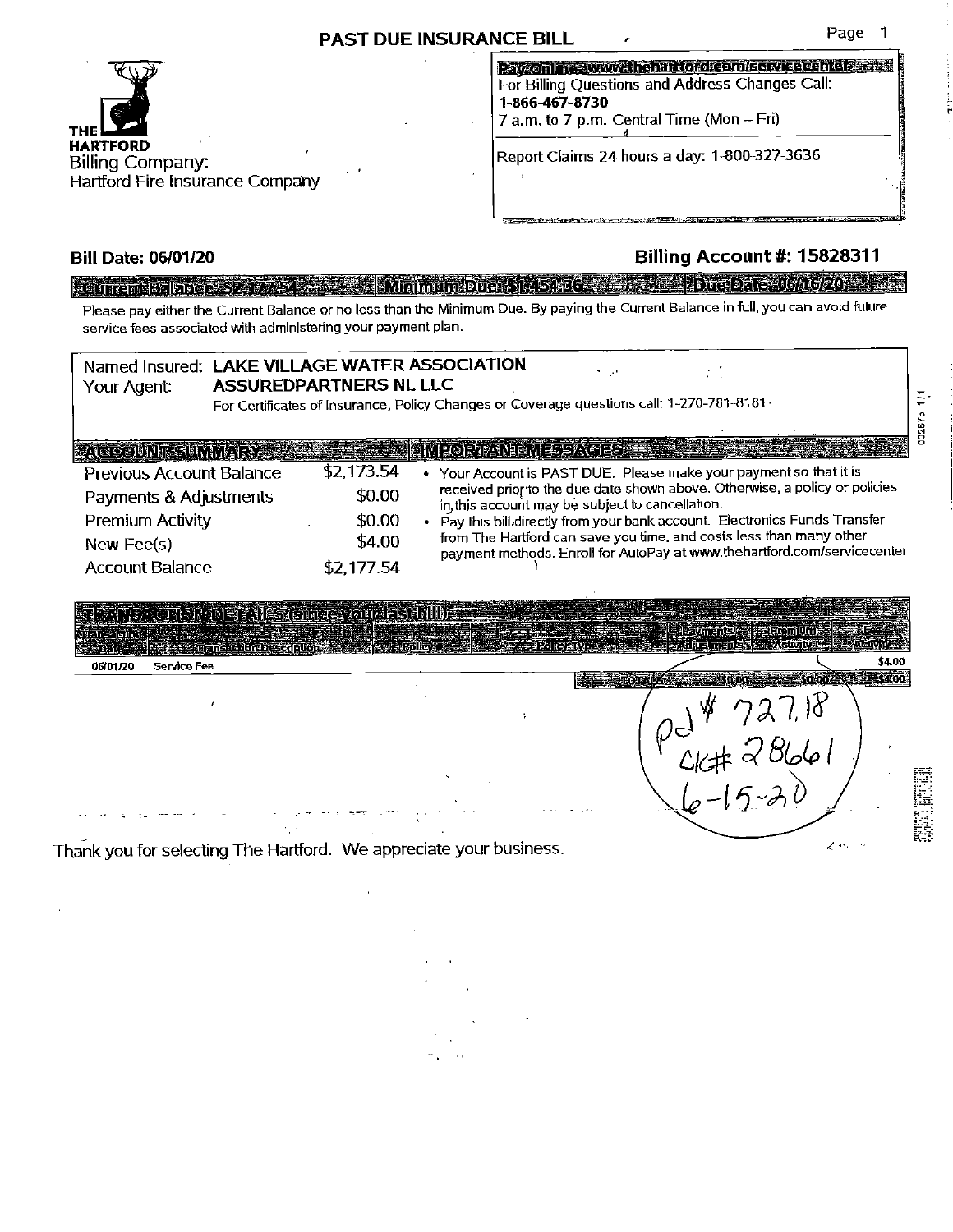

## **BIii Date: 07/01/20**

Account Balance

## **Billing Account#: 15828311**

|  | If your payment is not received by the due date, a late fee of \$20,00 will be assessed. |  |  |
|--|------------------------------------------------------------------------------------------|--|--|

| iii your payment is not received by the dad date to have lee of example, hill be assessed. |  |                               |                                                                                          |  |  |  |  |
|--------------------------------------------------------------------------------------------|--|-------------------------------|------------------------------------------------------------------------------------------|--|--|--|--|
| Named Insured: LAKE VILLAGE WATER ASSOCIATION<br>Your Agent:                               |  | <b>ASSUREDPARTNERS NL LLC</b> | For Certificates of Insurance, Policy Changes or Coverage questions call: 1-270-781-8181 |  |  |  |  |
| the dealer care of the committee and the                                                   |  |                               | 前提在他们的行动的地球过去分词 医单位的 医白色的 医白色                                                            |  |  |  |  |
| Previous Account Balance                                                                   |  | \$2,177.54                    | Pay this bill directly from your bank account. Electronics Funds Transfer                |  |  |  |  |
| Payments & Adjustments                                                                     |  | $-51.454.36$                  | from The Hartford can save you time, and costs less than many other                      |  |  |  |  |
| Premium Activity                                                                           |  | \$0.00                        | payment methods. Enroll for AutoPay at www.thehartford.com/servicecenter                 |  |  |  |  |
| New Fee(s)                                                                                 |  | \$4.00                        |                                                                                          |  |  |  |  |

|                               |                                  | 古木 - 東に<br>$\sim$ $-3$ |                                                                                                    | ÷                                           |
|-------------------------------|----------------------------------|------------------------|----------------------------------------------------------------------------------------------------|---------------------------------------------|
| area calculate<br>$-1.56 - 1$ | 2014年12月15日(1999年1月1日) 1210年9月1日 | te qualitate al        | AMINUM 20<br>Gellen ingen<br><b>Rell (Mission)</b> (B)                                             | ate topothu<br>75.<br>on and C<br>ing album |
| 07/01/20                      | Service Fee                      |                        |                                                                                                    | \$4.00                                      |
| 06/29/20                      | Payment-Thank You                |                        | \$727.18                                                                                           |                                             |
| 06/10/20                      | Payment-Thank You                |                        | \$727.16                                                                                           |                                             |
|                               |                                  |                        | $-11111$<br>$1.1 - 1.7 - 1.7$<br>$\mathbb{Z}$ , $\mathbb{Z}$ , $\mathbb{Z}$<br>school below at the | <b>Contract</b><br><b>The Bank</b>          |
|                               |                                  |                        |                                                                                                    |                                             |

|                                                                                                                       | ∰دانسان للسلسليسان الرضاد الصادران الشدانسا بمصاحبات مدعاتم متعاطي مترابعوها بالعباء الانتاجات فتعفق فالحالا فتارات |  |
|-----------------------------------------------------------------------------------------------------------------------|---------------------------------------------------------------------------------------------------------------------|--|
|                                                                                                                       |                                                                                                                     |  |
| المستحدث والمستحدث والمتحلق والمستحدث والمستحدث والمستحدث والمستحدث والمستحدث والمستحدث والمستحدث والمستحدث والمستحدث |                                                                                                                     |  |

Thank you for selecting The Hartford. We appreciate your business

\$727.18

**MAGNA** 1.1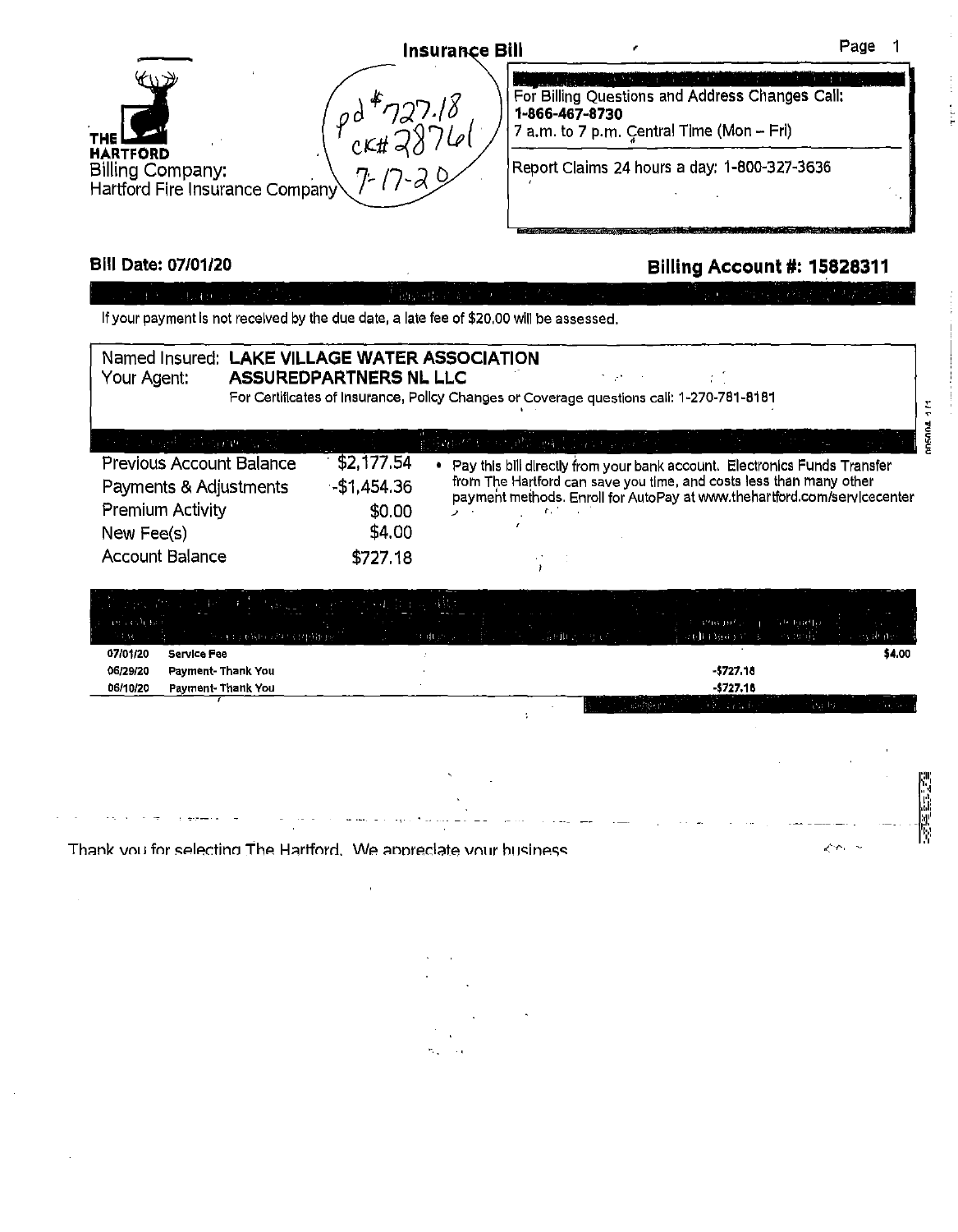|                                                                                                                          | <b>Insurance Bill</b>                                                                                                                                                                            | Page |
|--------------------------------------------------------------------------------------------------------------------------|--------------------------------------------------------------------------------------------------------------------------------------------------------------------------------------------------|------|
| CK#28852<br><b>THE</b><br>$8 - 28 - 00$<br><b>HARTFORD</b><br><b>Billing Company:</b><br>Hartford Fire Insurance Company | Orims, EVANSION COMPUTER IN 19<br>For Billing Questions and Address Changes Call:<br>1-866-467-8730<br>7 a.m. to 7 p.m. Central Time (Mon - Fri)<br>Report Claims 24 hours a day: 1-800-327-3636 |      |

## **Bill Date: 08/03/20 Billing Account#: 15828311**

### Stolen the family of the family of Mittingniebus sessibbe sins Ser – Jourdan on McDale

By paying the Pay in Full amount shown above, you will not pay the service fee assessed on this bill. If your payment is not received by the due date, a late fee of \$20.00 will be assessed.

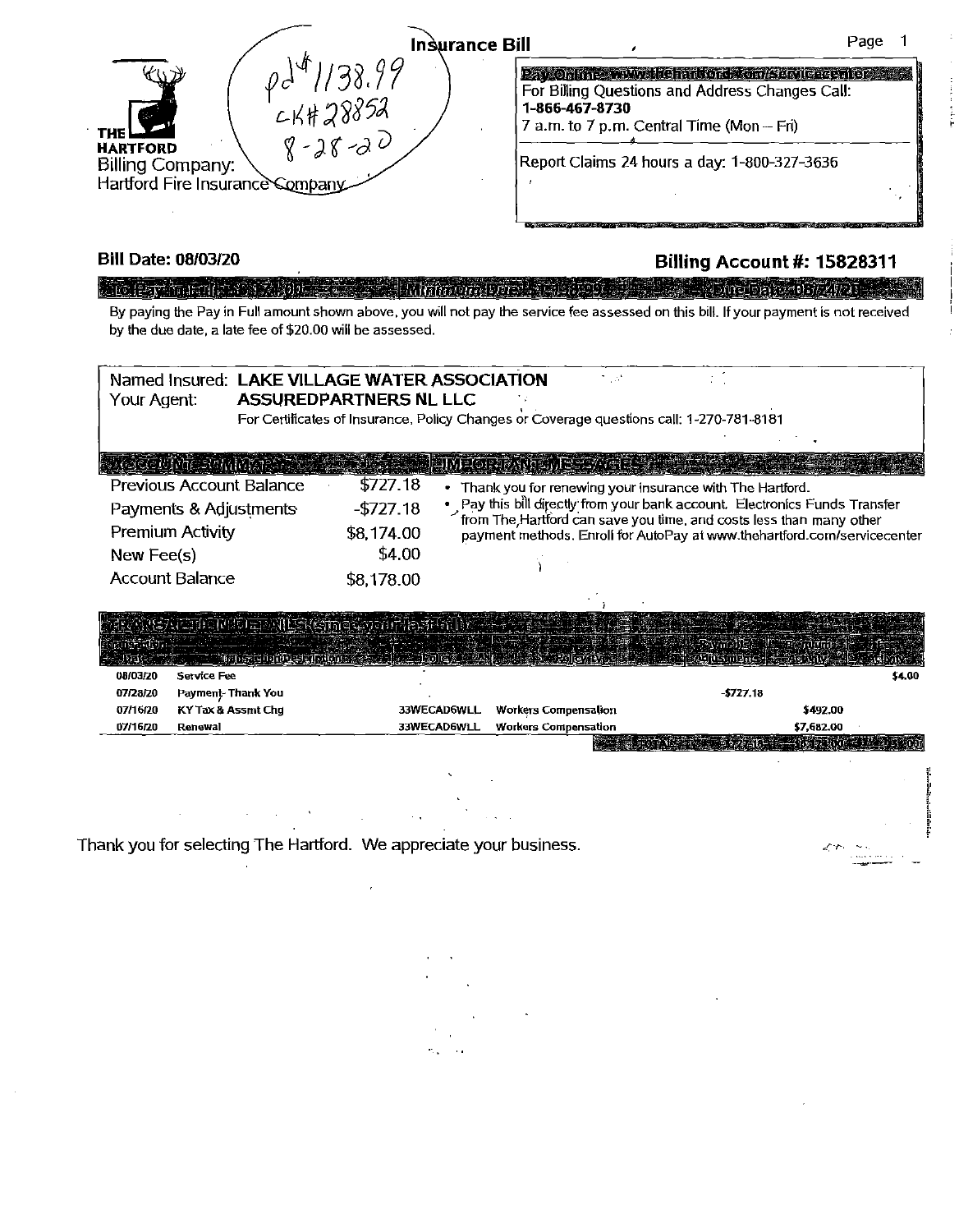|                                                                                      | PAST DUE INSURANCE BILL                  |                                                                                                                                                                                                                           | Page |
|--------------------------------------------------------------------------------------|------------------------------------------|---------------------------------------------------------------------------------------------------------------------------------------------------------------------------------------------------------------------------|------|
| <b>THE</b><br><b>HARTFORD</b><br>Billing Company:<br>Hartford Fire Insurance Company | 91, 3% عام<br>C14428900<br>$9 - 10 - 20$ | Ray online, www.thehartford.com/servicesenter<br>For Billing Questions and Address Changes Call:<br>1-866-467-8730<br>$\mathbb Z$ a.m. to 7 p.m. Central Time (Mon – Fri)<br>Report Claims 24 hours a day: 1-800-327-3636 |      |

## **Bill Date: 09/01/20**

## **Billing Account#: 15828311**

 $\mathcal{L}(\mathcal{P})$  and

## A CUID and Ealance, 35, 20 zuid = 1 2 3 BM numeri bure, 31, 30 z 30 s = 1 3 3 3 3 3 4 5 m = 0 an = 09 4 6 7 m

Please pay either the Current Balance or no less than the Minimum Due. By paying the Current Balance in full, you can avoid futute service fees associated with administering your payment plan. If your payment is not teceived by the due date, a late fee of \$20.00 Will be assessed.

| Your Agent:                                                                                                                                  | Named Insured: LAKE VILLAGE WATER ASSOCIATION<br><b>ASSUREDPARTNERS NL LLC</b> | - 11<br>For Certificates of Insurance, Policy Changes or Coverage questions call: 1-270-781-8181                                                                                                                                                                                                                                                                                                                                                                                                                                                                                                                             |
|----------------------------------------------------------------------------------------------------------------------------------------------|--------------------------------------------------------------------------------|------------------------------------------------------------------------------------------------------------------------------------------------------------------------------------------------------------------------------------------------------------------------------------------------------------------------------------------------------------------------------------------------------------------------------------------------------------------------------------------------------------------------------------------------------------------------------------------------------------------------------|
| <b>GCOUNTESUMMARY AR</b><br>Previous Account Balance<br>Payments & Adjustments<br><b>Premium Activity</b><br>New $Fee(s)$<br>Account Balance | \$8,178.00<br>\$0.00<br>\$0.00<br>\$24.00<br>\$8,202,00                        | (PORTANTEMESSAGES) & SA<br>• Your Account is PAST DUE. Please make your payment so that it is<br>received prior to the due date shown above. Otherwise, a policy or policies<br>zin this account may be subject to cancellation.<br>• Pay this bill directly from your bank account. Electronics Funds Transfer<br>from The Hartford can save you time, and costs less than many other<br>payment methods. Enroll for AutoPay at www.thehartford.com/servicecenter                                                                                                                                                           |
| 09/01/20<br><b>Service Fee</b><br>09/01/20<br>Late Fee                                                                                       |                                                                                | TRANSACHONDERAILS (Shidayourlas bill) as a care said to a speak the second<br>$\pi$ are completed by $\pi$ , and $\pi$ , $\pi$ is a started by $\pi$ and $\pi$ and $\pi$ and $\pi$ is a started by $\pi$ . Then<br><b>The community of the community of the community of the community of the community of the community of the community of the community of the community of the community of the community of the community of the community of </b><br>\$4.00<br>520.00<br><b>OTALS 2000 AND 1000 AND 1000 AND 1000 AND 1000 AND 1000 AND 1000 AND 1000 AND 1000 AND 1000 AND 1000 AND 1000</b><br><b>ASSESS 24 TOO!</b> |

|                                                                 | the contract of the contract of the contract of the contract of the contract of the contract of                         |  |  |
|-----------------------------------------------------------------|-------------------------------------------------------------------------------------------------------------------------|--|--|
|                                                                 |                                                                                                                         |  |  |
|                                                                 | المنظور المنادين والمنادر المستند والمستقطعات والمستحق والمستحد والمستحدث والمستحدث والمستحدث والمنادر المتحدث والمنادر |  |  |
| hapk you for colocing The Hartford We appreciate your business. |                                                                                                                         |  |  |

 $\overline{1}$ 

Thank you for selecting The Hartford. We appreciate your business.

 $\overline{a}$ 

 $\sim$  .  $\sim$  1

 $\mathbb{R}^2$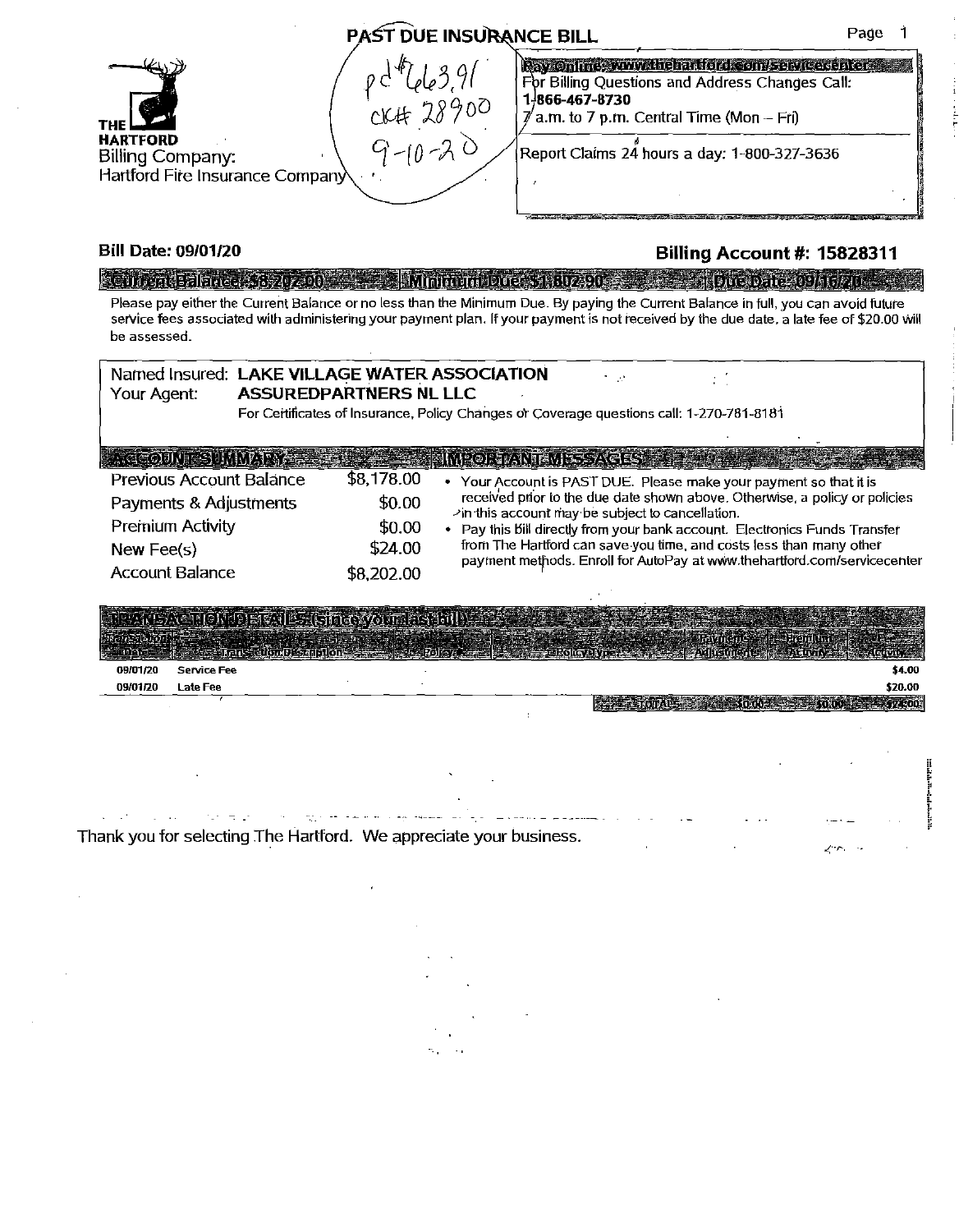**Subject:** New Bill Available Online **From:** "The Hartford" <businesscenter@m\_ail.service.thehartford.com **Date:** 10/2/2020, 2:09 AM ' **To:** <rita@lakevillagewater.org>



rita@lakevillagewater.org

ΥÎ

 $Pd4643.91$ <br>CK#28953<br>10-2-20

## **Policy Number(s): ADGWLL**

# **New Bill Online**

Dear Rita,

You can log in anytime to view your latest bill.

Here's an overview:

## **LAKE VILLAGE WATER ASSOCIATION**

Don't miss important emails! Add businesscenter@mail.service.thehartford.com to you contacts.

| <b>Bill Account Number:</b>                      | 15828311   |
|--------------------------------------------------|------------|
| <b>Bill Due Date:</b>                            | 10/24/20   |
| Minimum Amount Due: \$643.91<br>Account Balance: | \$6,403.10 |



## **Policies\*:**

Workers' Compensation policy ending in AD6WLL, effective 08/24/20 - 08/24/21

On behalf of ASSUREDPARTNERS NL LLC, thank you for trusting The Hartford - we're here to help you prevail.



Have a smartphone? Check out our improved mobile experience  $$ making payments is easier than ever before!



**Never Miss a Payment** 

. ·• Ever forget to make a payment on time? Enroll in AutoPay online today!



**Need Proof of Insurance?** 

You can request a Certificate of Insurance or Auto ID card while on the go.